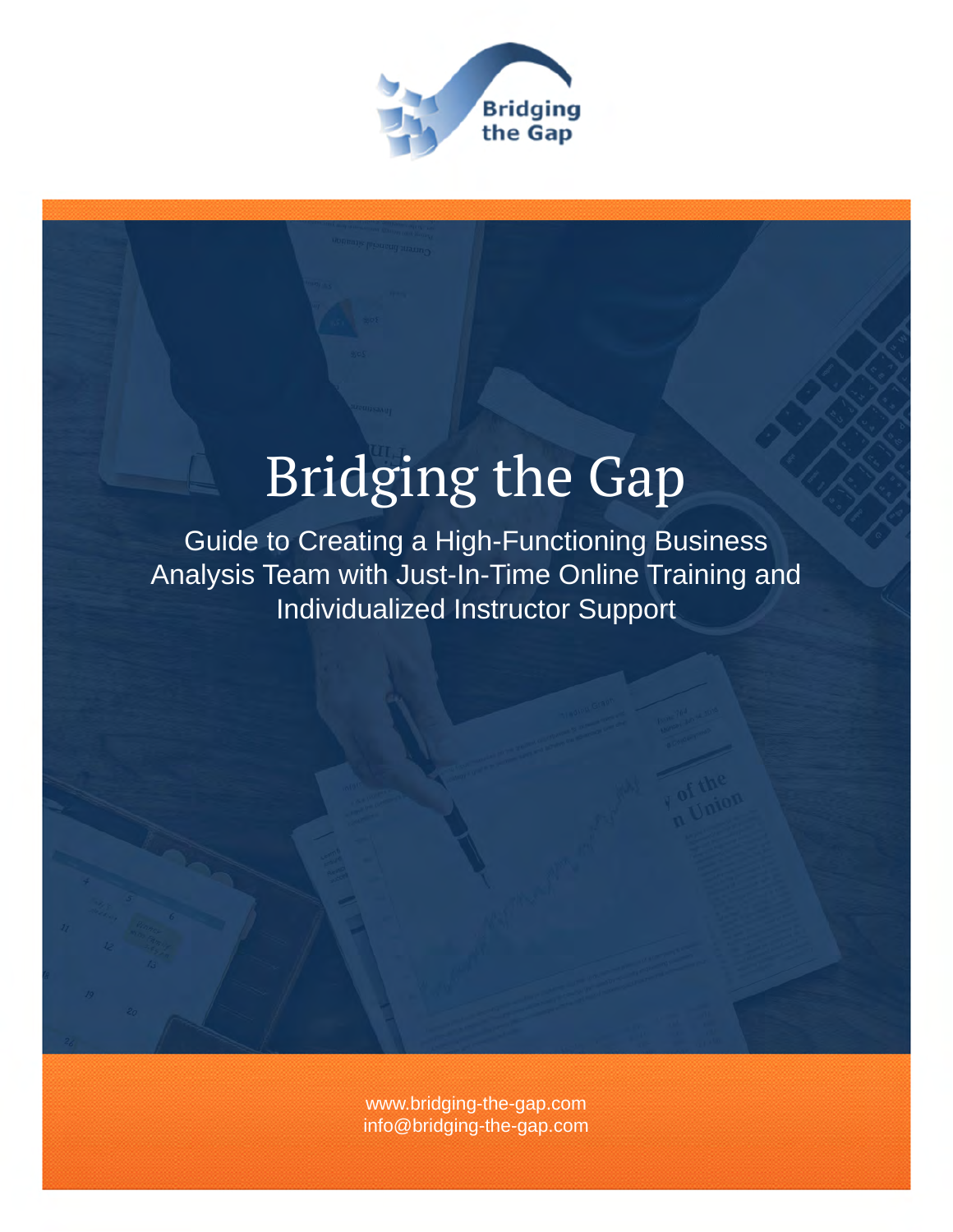## Bridging the Gap Course Guide

Bridging the Gap offers online, instructor-supported training to help business analysis and project management professionals help their organizations achieve better business outcomes.

### **High-functioning business analysts:**

- Ensure organizational resources are invested in solving true business problems, and that projects deliver a **positive return on investment**.
- ➡ **Facilitate clearer communication**, to ensure that project participants from all across the organization, from business to technology, get on the same page about the solution.
- ➡ Facilitate more streamlined, **faster decision-making processes**, when it comes to the requirements for a project.

Bridging the Gap is endorsed by the International Institute of Business Analysis™ (IIBA®), which means that the successful completion of our programs will help your participants earn the professional credits they need towards the following certification options: CBAP®, CCBA®, and ECBA™.



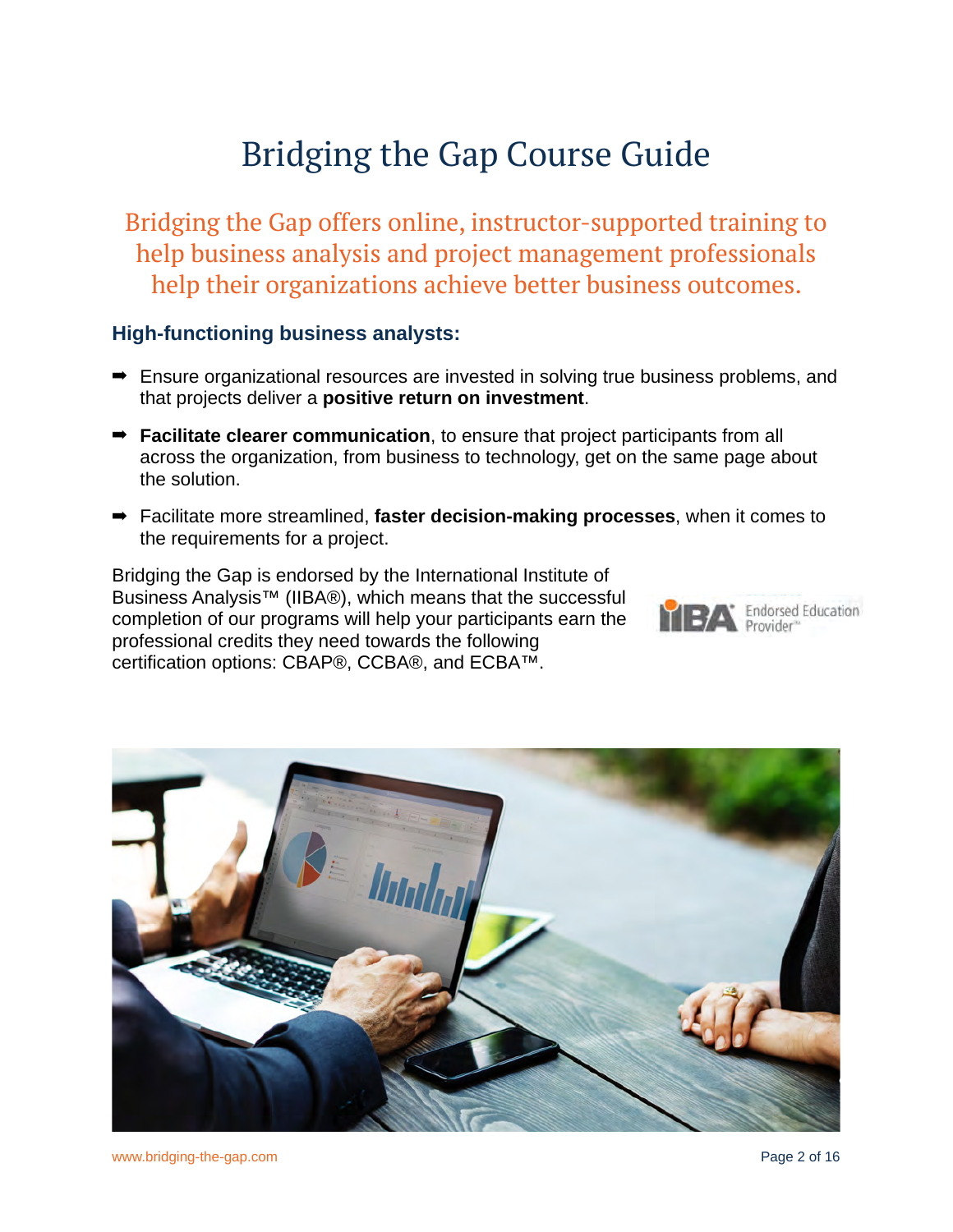## How You'll See an Immediate Return on Your Investment

While participating in an online course from Bridging the Gap, participants learn new techniques, apply them on active projects to add immediate value to your organization. This means that you'll see an immediate return on your investment in improved analysis work.

### **For example, our participants have:**

- ➡ Analyzed a business process to map out a code release process, and **avoid what would have been unnecessary automation work**, by streamlining the manual steps and hand-offs instead.
- $\rightarrow$  Leveraged use cases and wireframes to clarify the requirements for a new customer relationship management software, ensuring business and technology stakeholders were on the same page.
- ➡ Applied the Bridging the Gap 8-step business analysis process framework to create a clear and actionable plan for a company-wide composting project to ensure a **timely implementation**.

Your participants **receive feedback and work reviews from our instructors**, all of whom have extensive, practical experience. This eases the burden of mentorship on your internal leaders. Our best-in-class instructor support includes:

- ➡ Questions answered via private email,
- ➡ Instructor hours for discussing more complex challenges,
- ➡ Reviews of finished workbooks to confirm their work meets industry standards.

Because the programs are online, there is **no additional travel expense** and we can even help connect employees from multiple physical locations. What's more, the learning material is available on-demand in video, audio, and full-text transcript formats, along with time-saving job aids. The flexibility means participants can expand their skills while still meeting project commitments.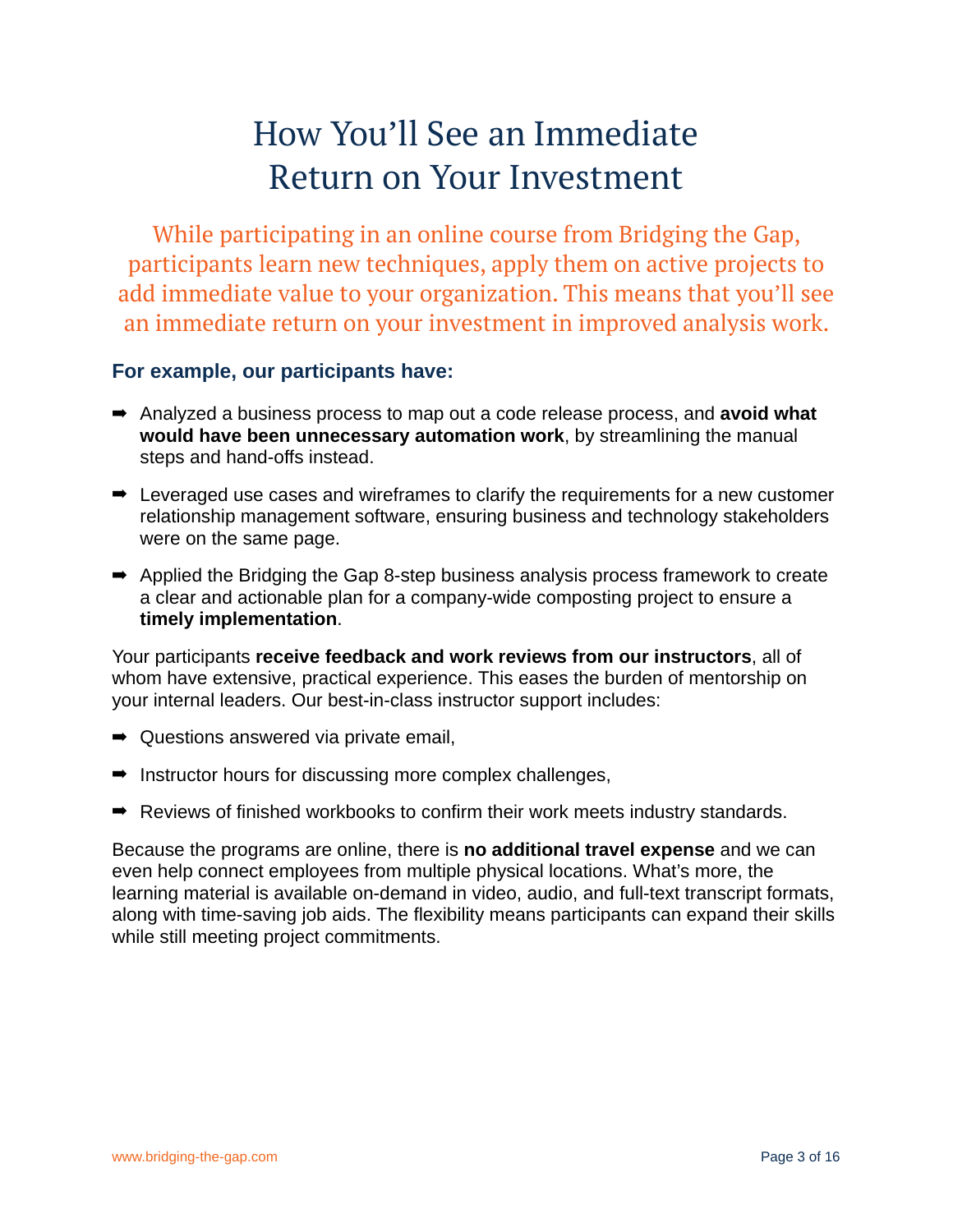## Next Steps: Certification Opportunities for Business Analysts

Successful completion of each course will earn your participants professional credits that they can use to pursue one or more certification options with IIBA®. Professional credits are required to apply for each certification, and so participants will be ready to take this next step.

The appropriate certification should be chosen based on a work experience assessment and consultation with the participant's manager. Once a certification path is defined, the participant will need to apply for the certification with the appropriate professional association, prepare and sit for the exam.

### **Options from IIBA® include:**

- ➡ Entry Certificate in Business Analysis™ (ECBA™) new graduates, no BA work experience requirement. (21 credits required)
- ➡ Certification of Capability in Business Analysis™ (CCBA®) 3,750 hours of BA work experience in the last 7 years. (21 credits required)
- ➡ Certified Business Analysis Professional™ (CBAP®) 7,500 hours of BA work experience in the last 10 years. (35 credits required)

*\*\*\*Note – BA work experience is defined as work hours aligned to the professional body of knowledge, not under a specific role or job title.*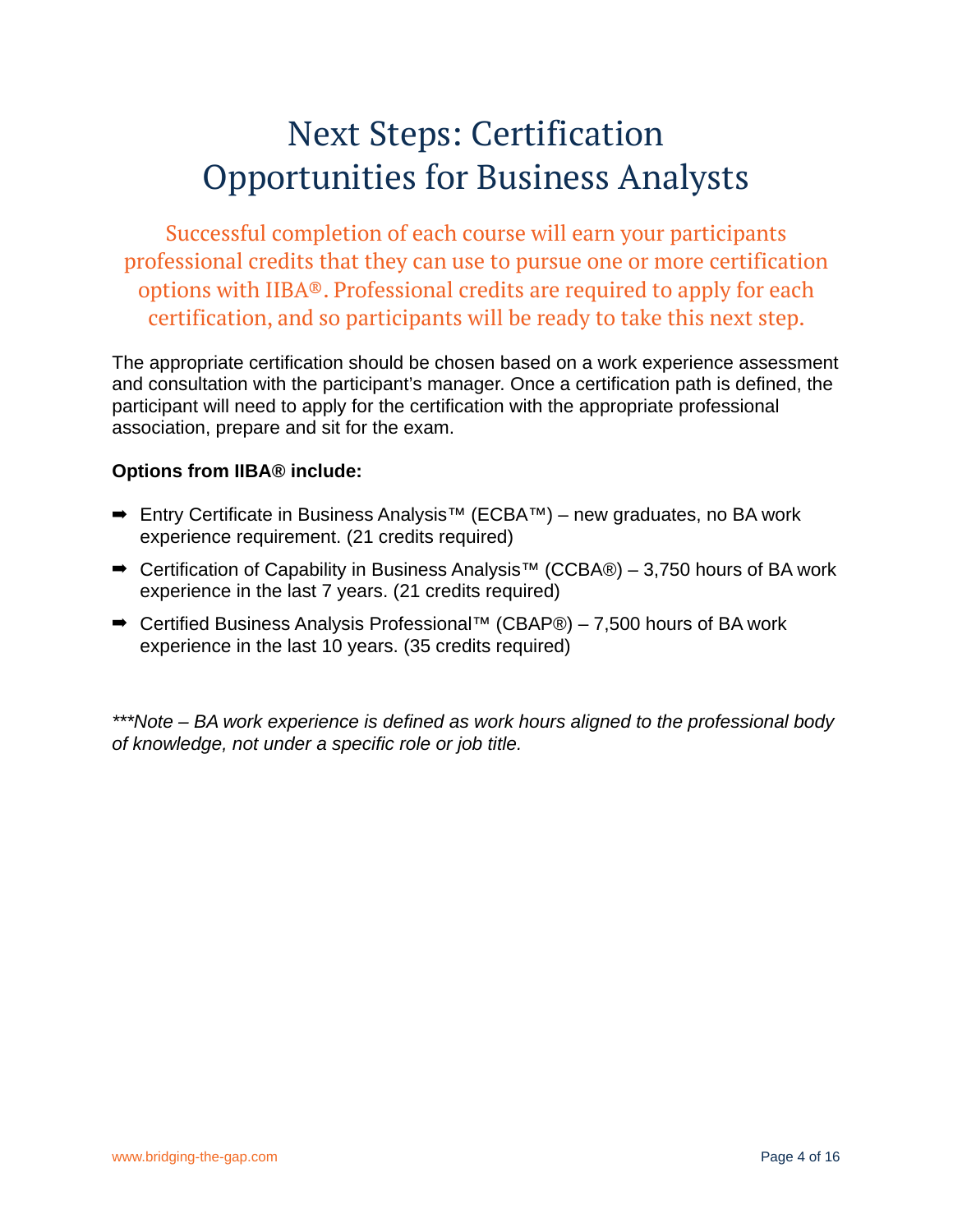Lisa Curll, MBA, Senior Business Performance Analyst, Dominion Energy Helps 3 Business Analyst Groups Achieve a Consistent Standard of Work

"In my organization, a business analyst's role can vary depending on the group in which they work. For many of us, we entered our job titles without any formal training on how to approach business analysis. I discovered Bridging the Gap and convinced my company to pilot the training program with eight analysts across three business groups and from three different states.

Personally, I found the course provided a great overview of business analysis concepts, as well as templates we could use in our normal work. Furthermore, because we all completed the course together, we **developed both a shared language and a deeper professional relationship** as a cohort. Sharing our projects and our progress with each other during the course enabled us all

to experience the application of concepts to different real-world examples in our daily work.

The online elements of the training were **practical and flexible**.

- ➡ Our participants liked the different formats (video, audio, and transcripts), which were adaptable to different learning styles.
- **■** The instructor support and workbook reviews and feedback helped ensure that each of our participants were applying these new skills to their work with meaningful and measured competency.
- $\rightarrow$  The live webinars and small-group sessions were also great ways to share our experience with each other.

I would recommend this program to any organization with business analysts, especially if there are multiple BA's that could learn and grow together. I am

so proud of the BA's from my group who completed this training, and **I have confidence I can hand projects off to them knowing the standard of work they'll complete.**"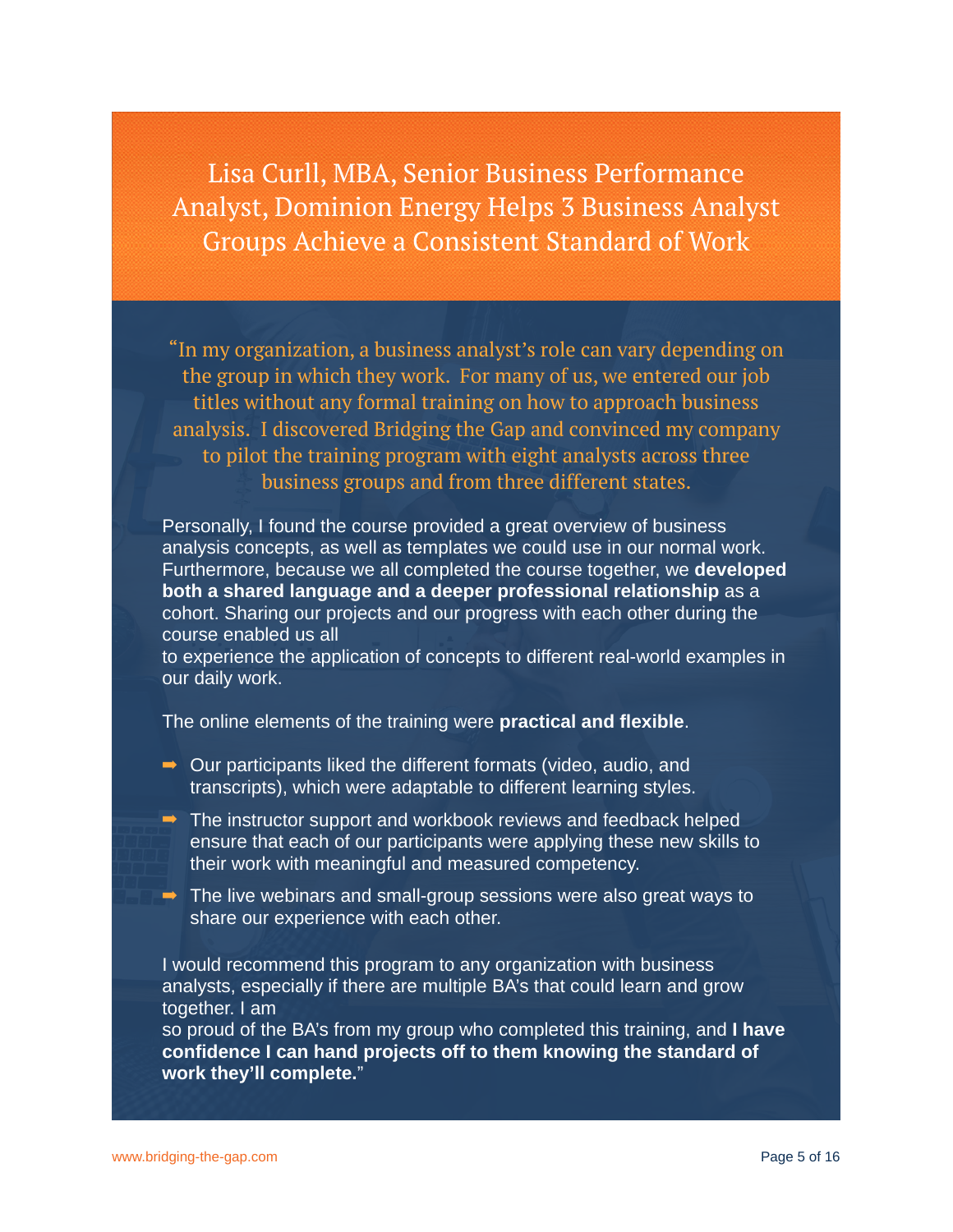## Bridging the Gap Course Offerings

Bridging the Gap offers the following courses to help your business analysts learn the essential skills they need to bring more immediate success to your organization's projects.

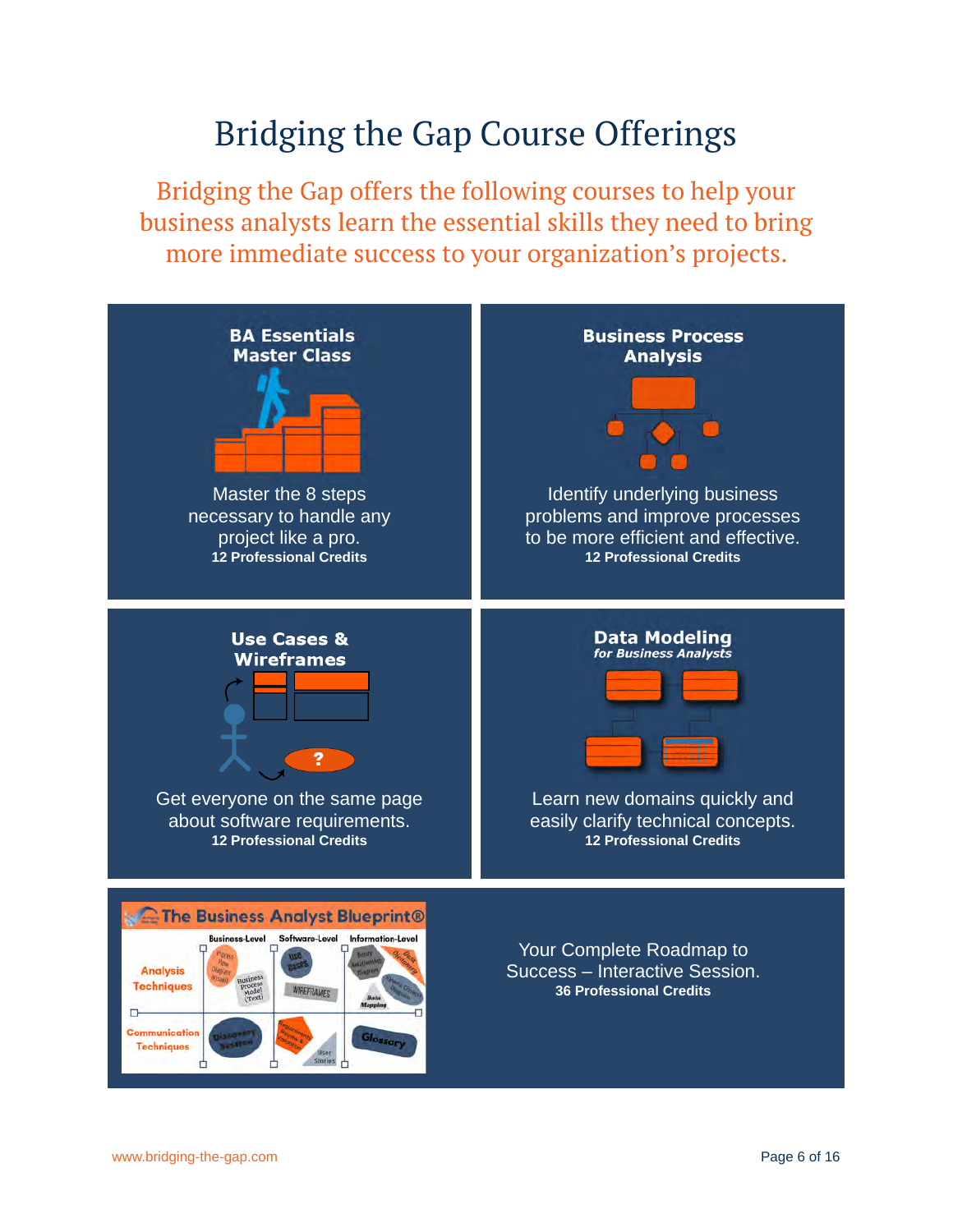

## BA Essentials Master Class 12 Credits

**Benefit:** For business analysts starting a new project or wanting to be more successful, one of the most essential skills is leveraging a structured approach. In the BA Essentials Master Class, participants learn and apply **the 8-step business analysis process that brings more professionalism and success to any business or technology change project**. This is also a great course to support more consistency among your individual business analysts.

### **In this course, participants will learn:**

- 1. **Get Oriented**  Start actively contributing as quickly as possible.
- 2. **Discover the Primary Business Objectives**  Ensure the right business problem is solved.
- 3. **Define Scope** –Gain agreement from stakeholders on the project scope.
- 4. **Formulate Your Business Analysis Plan**  Identify deliverables, stakeholders, and timelines for a comprehensive solution.
- 5. **Define the Detailed Requirements** Establish an efficient and collaborative rhythm.
- 6. **Support the Technical Implementation** Ensure the technical solution meets the actual business objectives.
- 7. **Help the Business Implement the Solution** Support business stakeholders so that the solution ultimately delivers the intended result.
- 8. **Assess the Value Created by the Solution** Assess the ROI of the solution.

**BONUS: The Agile Business Analyst** – Apply the BA process iteratively and effectively to collaborate with an agile software development team and increase efficiency.

#### **Laura Sanders Learns to Ask Why:**

"I was in the middle of a project and the course pointed out areas where I needed to concentrate, even backtrack a little, to keep everything cleanly moving forward. It reminded me that I need to ask "why" more often because the groups I work with try to push changes/projects through and I realized I wasn't always understanding why we were pursuing them."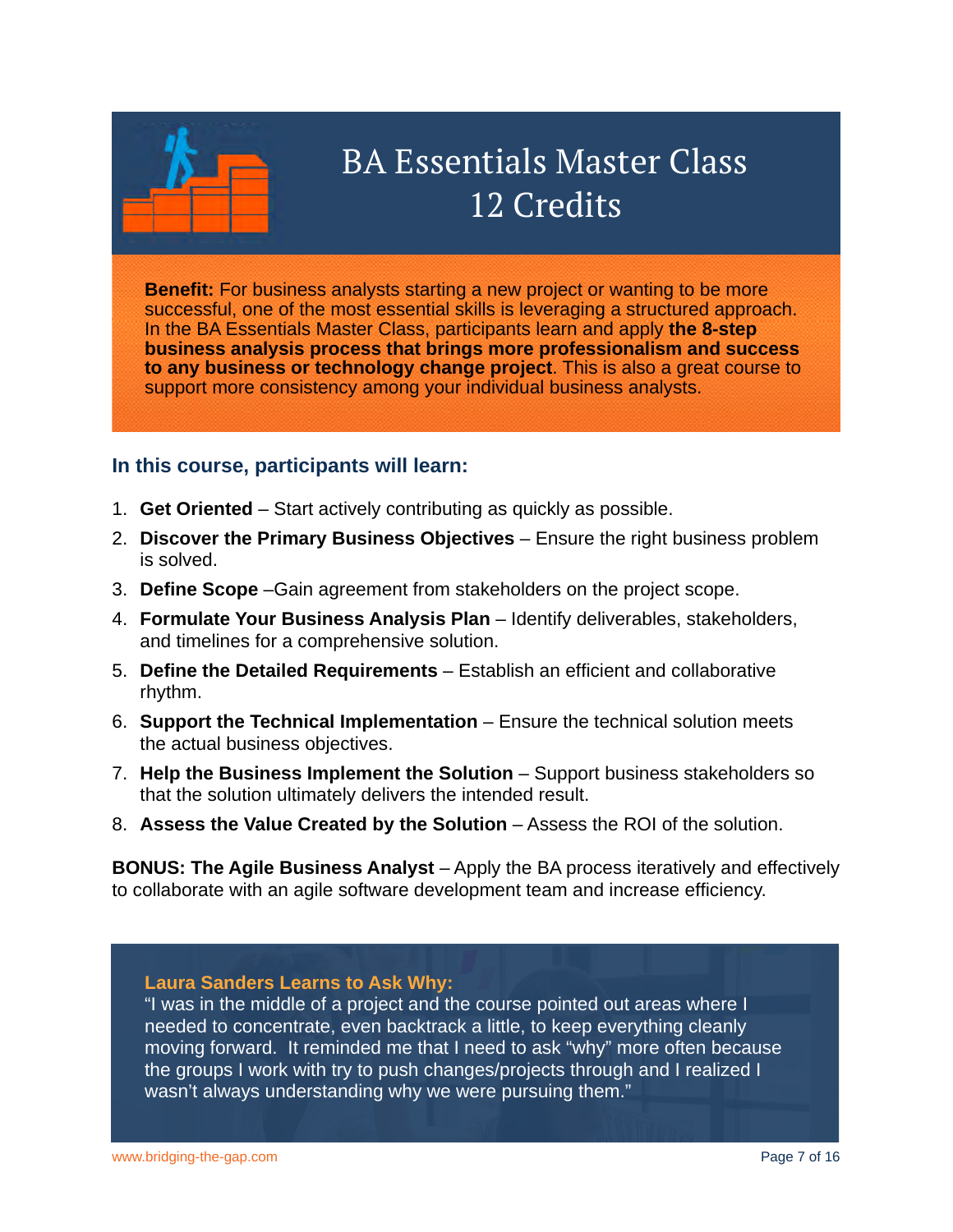

## Business Process Analysis 12 Credits

**Benefit:** When your business analysts have a clear understanding of the business process, they will be able to clarify the business problem to be solved and ensure the technical solution delivers actual value to the business.

Business process analysis is often the first set of models we do when beginning to scope a new project or analyze a feature request or evaluate what the data is telling us about how to improve our organization.

#### **In this course, participants will learn the essential details of process analysis:**

- 1. **How to Create a Process Flow Diagram** Map out the high-level process and use clarifying techniques like swim lanes and decision points.
- 2. **How to Engage Stakeholders and Discover the As-Is Business Process** Engage stakeholders from multiple departments even if they are reluctant to provide information.
- 3. How to Analyze the Business Process Details to Ensure Clarity Learn how to create detailed, textual documentation that creates clarity, including details like business rules, exceptions, entry points, and end points.
- 4. **How to Validate the Business Process** Learn how to discover gaps in understanding and create consensus from multiple stakeholder groups.
- 5. **How to Improve a Business Process** Create actual, organizational change, even when you have technology constraints by exploring improvements and hidden opportunities with a positive ROI.

**Wendy S. Gains a Better Understanding of an Organization Process and Builds Confidence:** "I was nervous about asking at first as I thought my company might see this endeavor as not being worth the time needed. When I did bring it to them, I asked what processes could use better understanding and documentation. They presented me with a few options and we decided what to tackle first. The course did build more confidence in my elicitation and documentation abilities. I got to see first-hand how iterative this process was. The template is wonderful as well!"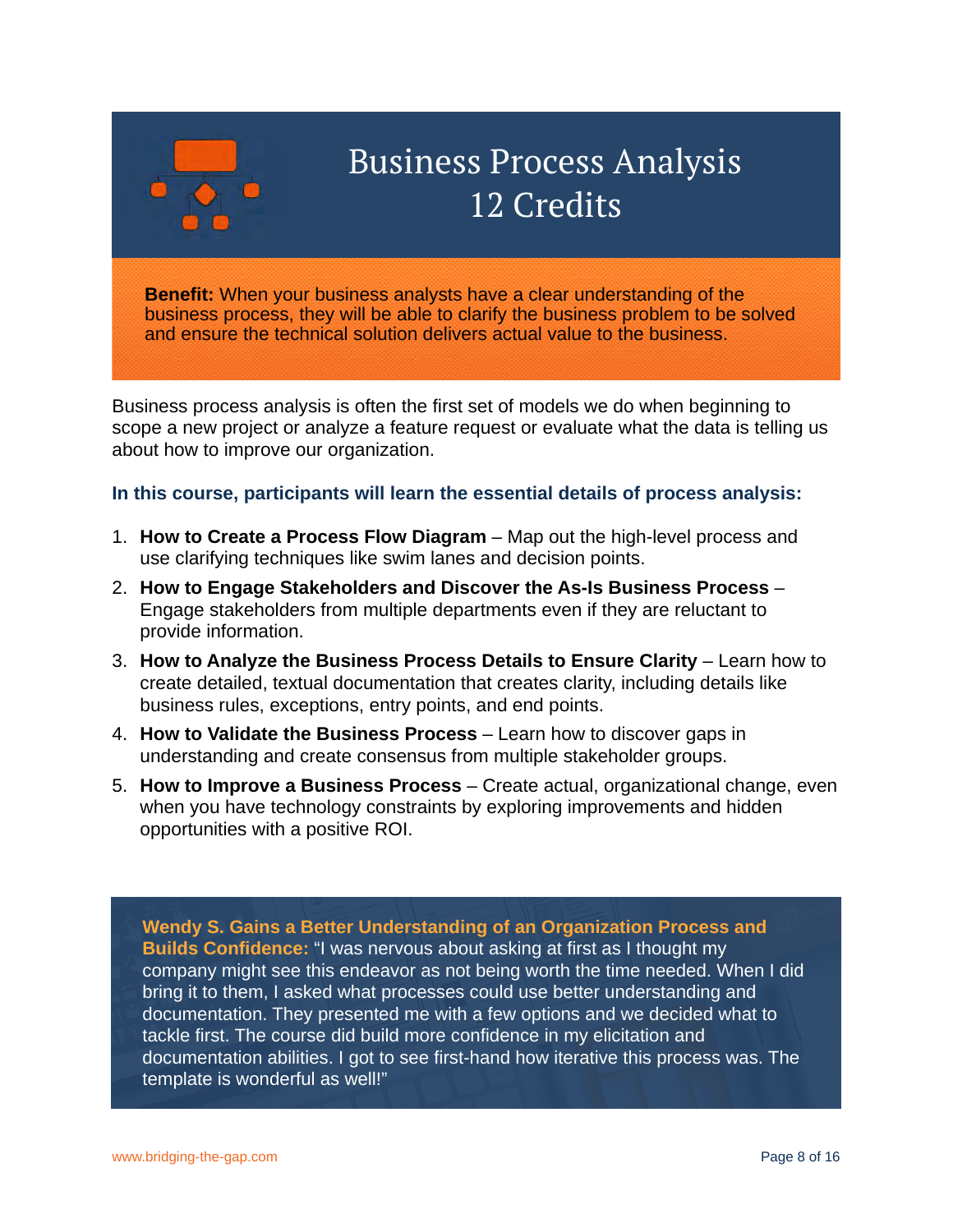

## Use Cases and Wireframes 12 Credits

**Benefit:** When your analysts analyze your functional (software) requirements in use cases and visually model them in wireframes, you create the perfect combination to get your business stakeholders and technical implementers on the same page about the requirements.

### **In this course, you'll learn:**

- 1. **How to Write a Use Case** Describe exactly what the software needs to do.
- 2. **How to Create a Wireframe** Create a simple wireframe, making it easier for stakeholders to visualize the requirements.
- 3. **Use Cases and User Stories in Agile** Communicate functional requirements using a product backlog and user stories, which are common techniques in an agile software development environment.
- 4. **How to Review and Validate Use Cases and Wireframes** Review and validate your use case with business and technical stakeholders to get everyone on the same page.
- 5. **BONUS Lesson** Simulated Use Case Review Session Listen in as a BA facilitates a use case review session, asks questions, and validates requirements.

#### **Andrea Communicates Clear Requirements to Her Developers:**

"I've noticed a tremendous impact on my work product. The assignments allowed me to make adjustments which our developers have described as 'valuable' and 'just what I needed!'; which, you may know, is hard to come by from a developer."

#### **John Jones Learns How to Write a Clear Use Case with Confidence:**

"This course was excellent for me, who has had no experience with Use Cases or Wireframes until now. I learned how to write the Use Case so the wording and steps are understandable. I found Laura's review and feedback of my work to be invaluable. I landed a job at an organization where use cases are a standard deliverable."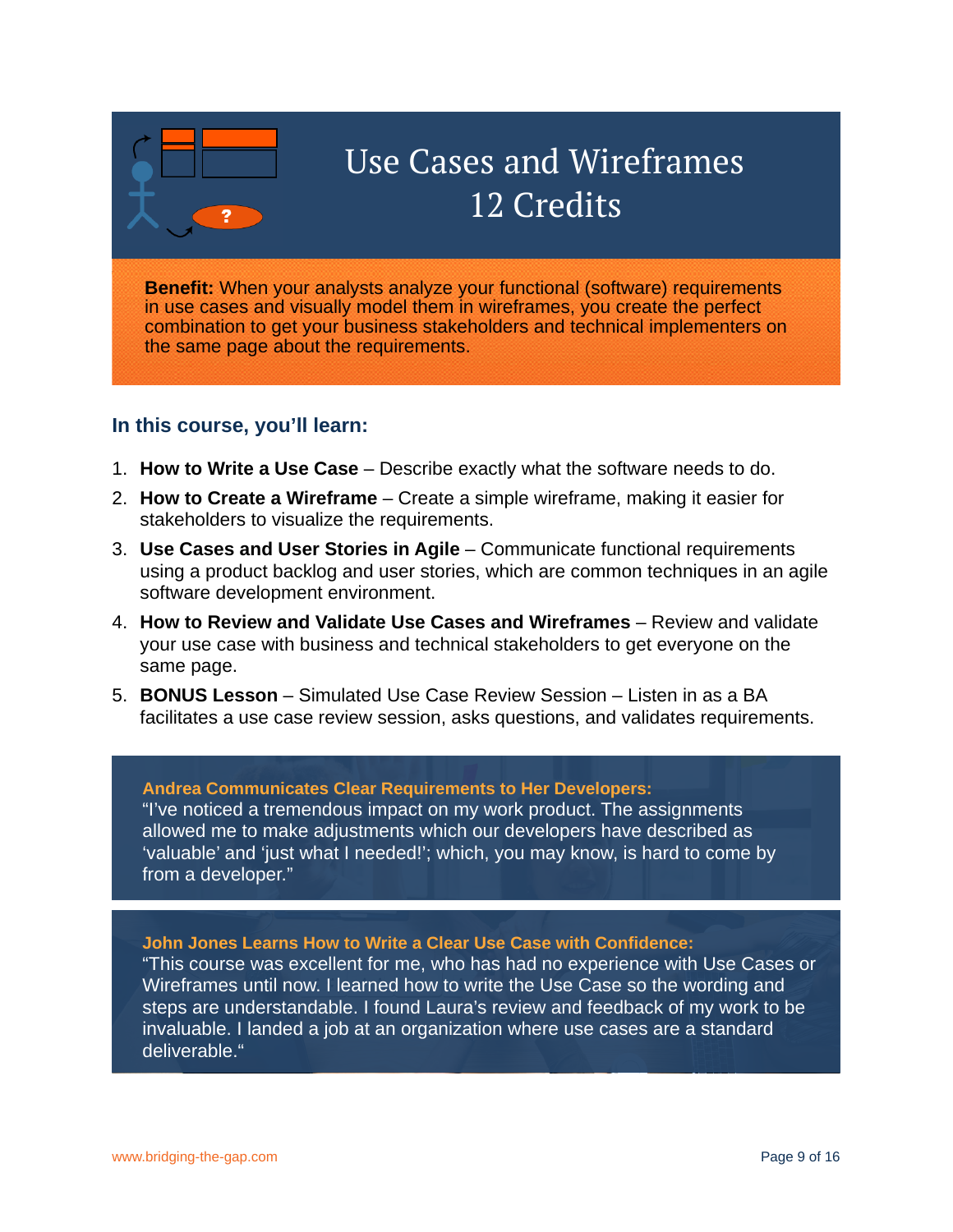

## Data Modeling for Business Analysts - 12 Credits

**Benefit:** Today's business analysts need a deeper tool set to facilitate clear communication, learn new business domains quickly, and clarify technical concepts with ease. What's more, on a data migration or system integration project, data requirements are absolutely essential to project success.

#### **In this course, you'll learn to use 5 business-focused data modeling techniques:**

- 1. **Glossary** How to clarify terminology to quickly learn new domains and expertly break down jargon.
- 2. **Entity Relationship Diagram (ERD)** How to bring gaps between business concepts and technical database design using a simple visual format that really engages stakeholders.
- 3. **Data Dictionary** How to organize and drill down into the detailed data requirements. You'll also take away the essential concepts you'd glean from an introductory SQL class.
- 4. **System Context Diagram** How to visualize the information flows between systems and clarify boundaries that speeds up the scoping and elicitation process.
- 5. **Data Mapping** How to manage data flows in data migration and system integration projects, so the business users have the information they need to run their business effectively.

#### **David C. Creates a Common Foundation with Vendors:**

"Data Modeling has been a complete eye-opener to me and how I can make our team and business more efficient. We run a lot of small projects, so the data dictionary and matrix knowledge will speed up each build as we will have a common foundation between us and the vendors."

#### **Susan Gets Over Her Fear of ERDs!**

 "The class has been terrific. Really filled some gaps I had. Techniques like ERDs are not scary anymore!!! The lessons include practical information you really use."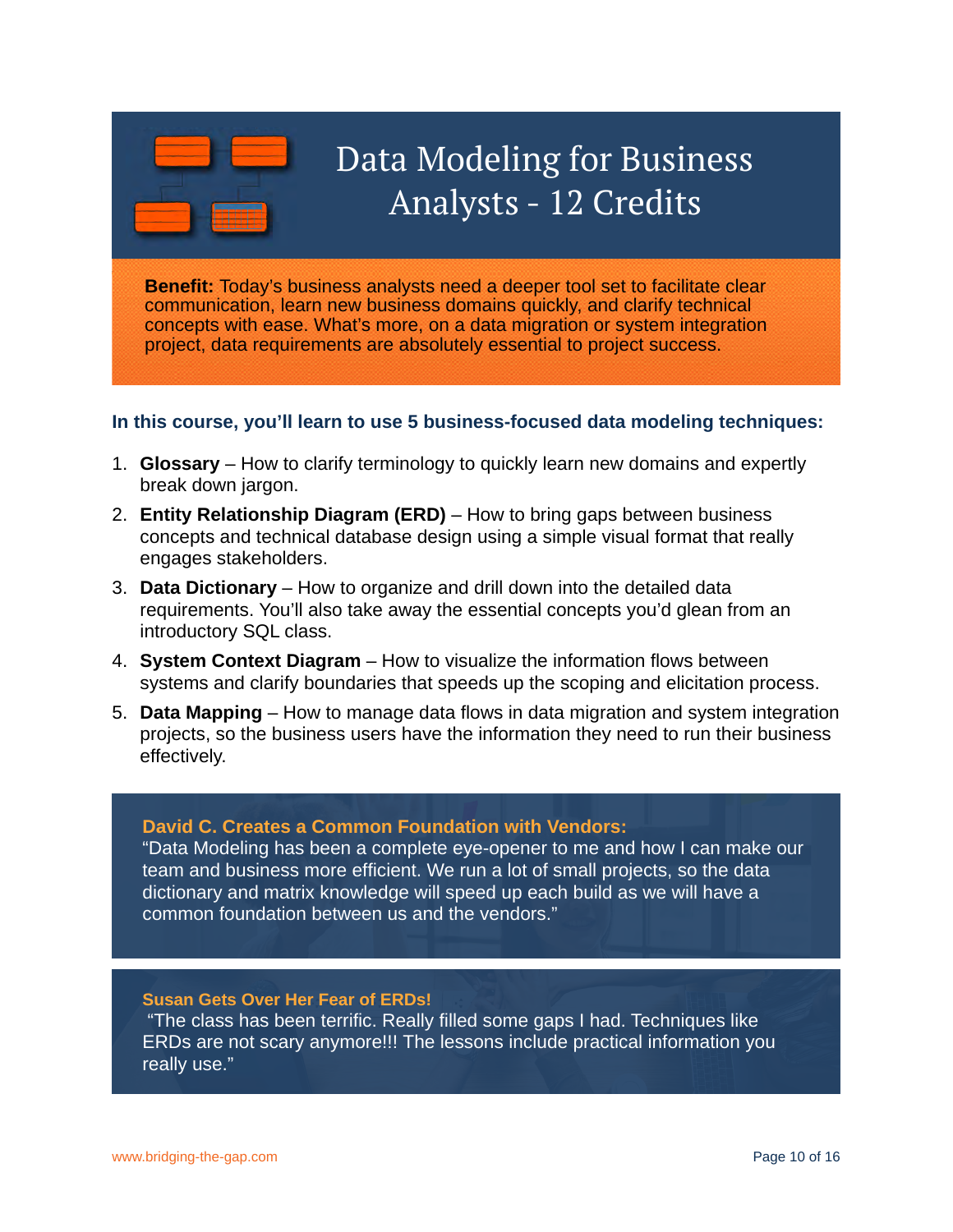

## The Business Analyst Blueprint® - 36 Credits

**Benefit:** This program helps participants increase their positive impact on projects by applying all of the business analysis techniques covered in our individual courses more effectively and aligned with industry standards.

The Business Analyst Blueprint<sup>®</sup> is a premium, interactive program that Bridging the Gap runs public, live online sessions of 1-2 times each year. Private online sessions are also available.

### **After participating in this program, a successful course participant will:**

- $\Rightarrow$  Be able to create a process flow diagram, describe a business process textually, discover process information from business stakeholders, and improve the process to create change in their organization.
- ➡ Be able to document functional requirements in use cases and user stories as well as create a corresponding user interface model to get everyone on the same page about software requirements, and avoid many common misunderstandings and gaps in communication.
- ➡ Be able to create key data models to learn new domains more quickly and easily clarify technical concepts. The techniques include a glossary, entity relationship diagram, system context diagram, data dictionary, and data map.

The Business Analyst Blueprint® is an interactive, online learning experience where increased career momentum and project success are experienced extremely quickly.

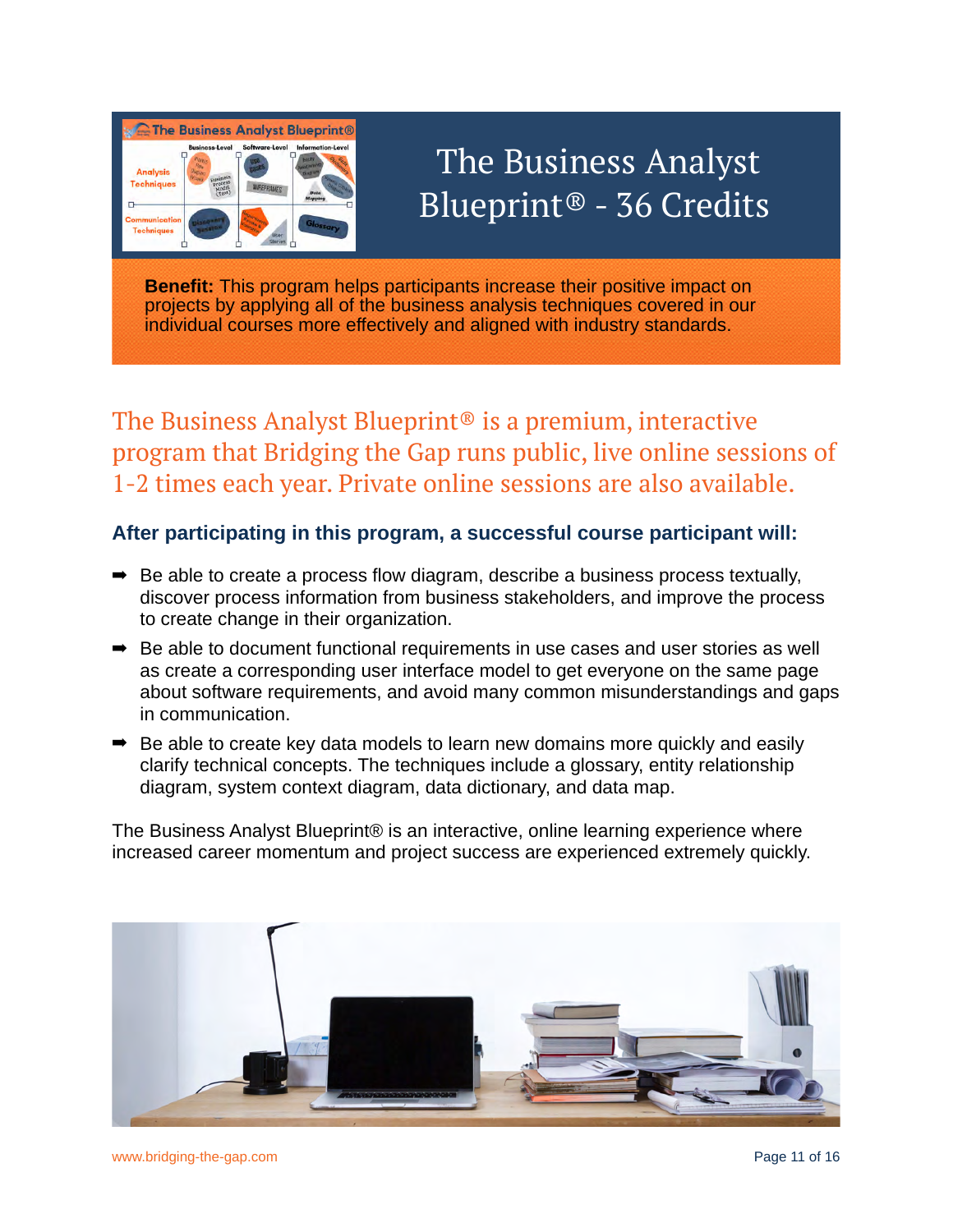## How to Get Started Growing Your High-Performance Business Analyst Team

## **On-Demand Course Offerings**

Each individual 12-credit course is available at \$1297/participant. Corporate discounts are available for business analyst teams. These courses are flexible, can start on a date of your team's choosing, and include 90 days of instructor support for each individual participant.

## **Public Sessions of The Business Analyst Blueprint®**

We run public, online sessions of The Business Analyst Blueprint® twice per year. The investment is \$2,997/participant, and includes live webinar sessions, instructor support, and access to our global community of business analyst course participants for peer connections and support. Corporate discounts are available for business analyst teams.

## **Custom, Private Offerings, Designed Specifically for Your Teams**

For an additional investment, Bridging the Gap can customize our course offerings for your specific roles and skill sets, providing your participants with training that meets them exactly where they are in their careers, and helps them add more value on their projects quickly.

### **Custom and private options include:**

- ➡ **Private online webinar sessions** to encourage team building, peer reviews, and ultimately lead to business analysts that collaborate more and create more consistent results.
- ➡ **Customized course outlines** and schedules that meet the specific needs of the business analyst roles and responsibilities in your organization.
- ➡ **1-1 coaching** from our senior business analysts instructors, to support your top performers in accelerating their impact or help your newest hires get up to speed more quickly.
- ➡ **In-Person or Online Motivational Speaking**, from industry expert, Founder and CEO, Laura Brandenburg, to inspire your project professionals to bring their best selves forward and maximize the value of their skill development.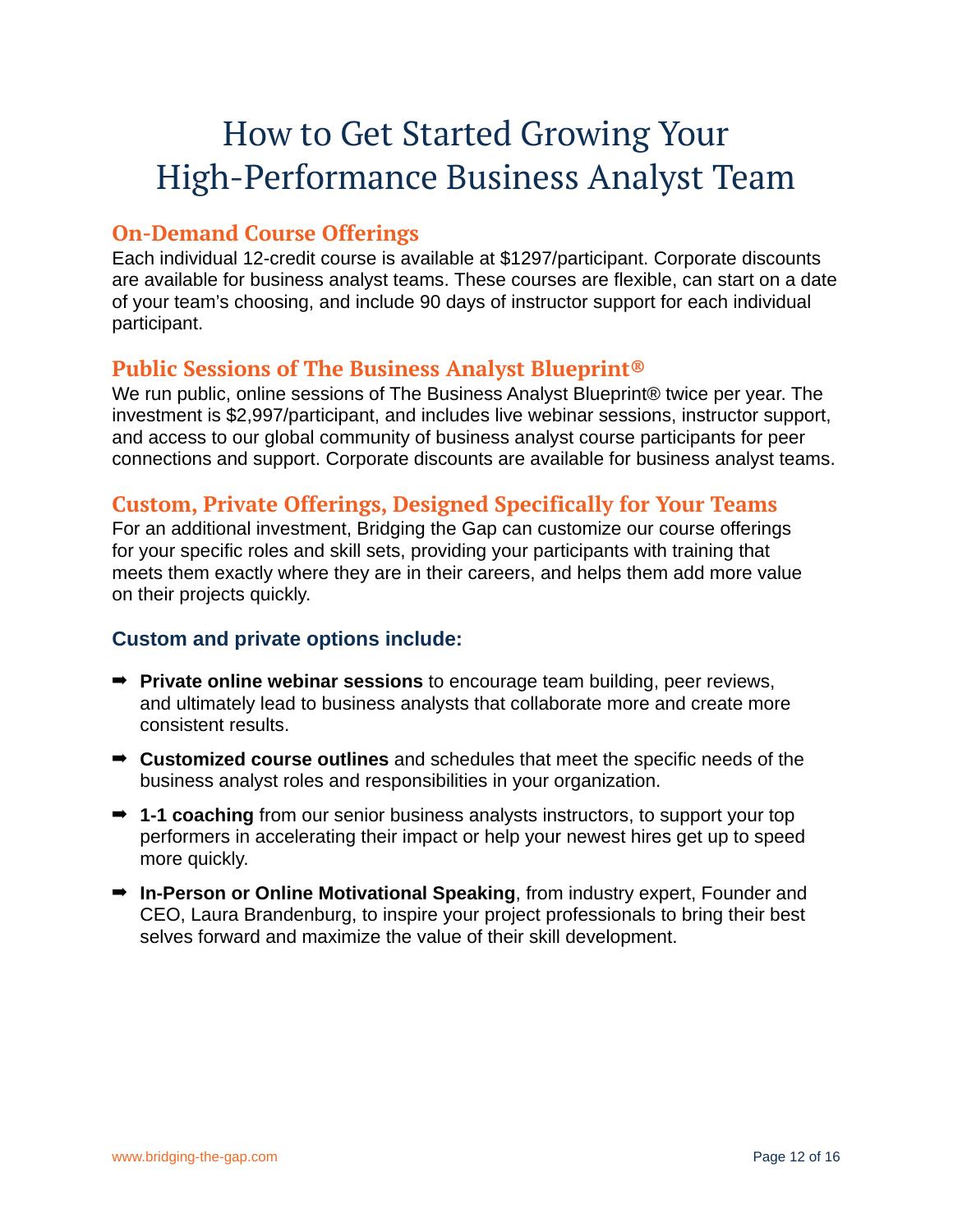## **Request a Custom Quote**

Email us at [info@bridging-the-gap.com](mailto:info@bridging-the-gap.com) to request a custom proposal for your organization's specific training needs.

## **Contact Information**

Clear Spring Business Analysis LLC (dba as Bridging the Gap) P.O. Box 4238 Holly Ridge, NC 28445 United States

**Email:** [info@bridging-the-gap.com](mailto:info@bridging-the-gap.com) **Website:** <http://www.bridging-the-gap.com>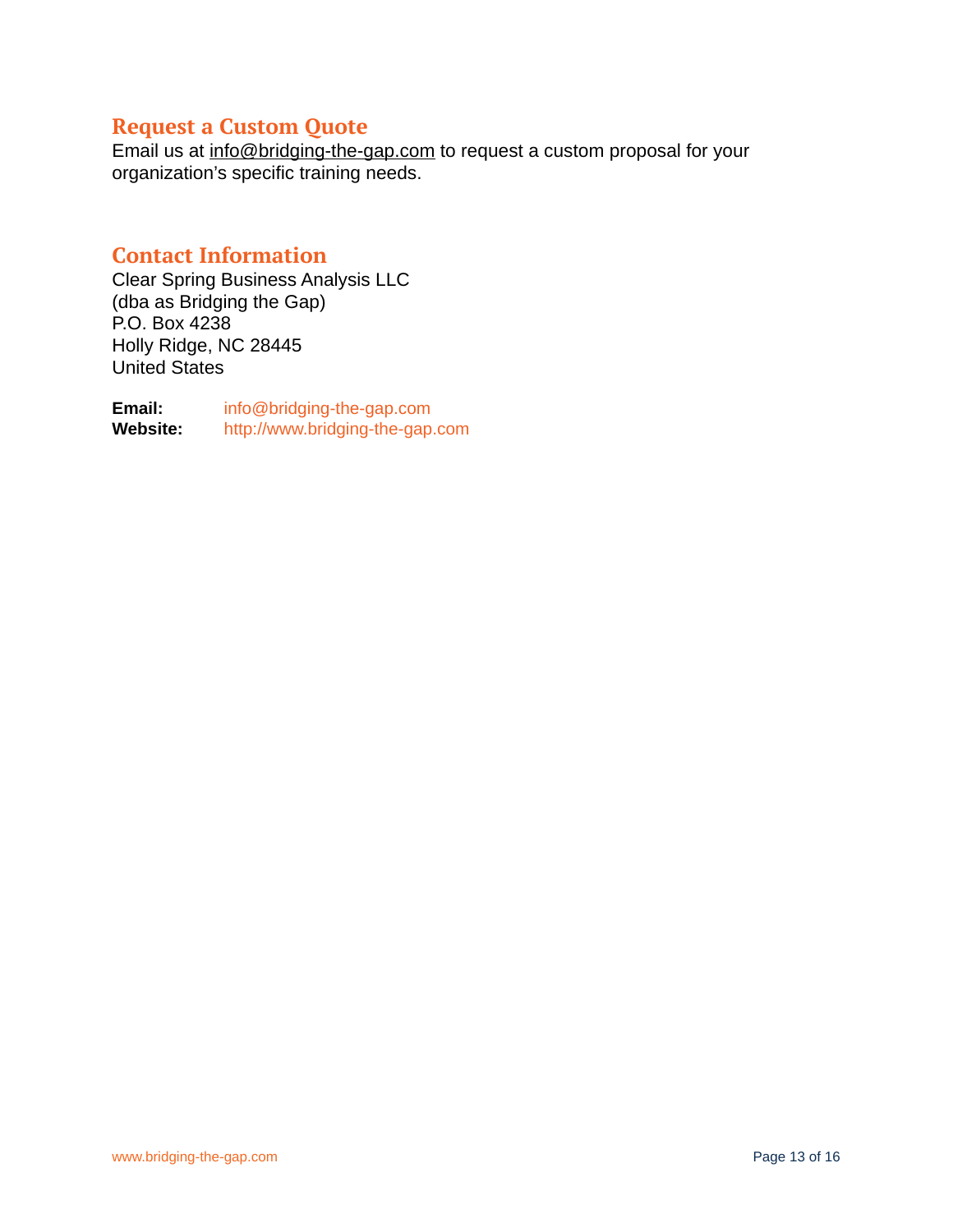## About Our Instructors

All of our instructors are senior business analysts with deep experience practicing in the profession. They are on-hand to help your participants apply the course materials to their immediate work, and they provide the 1-1 support and evaluations that our online business analysis courses have come to be known for.

Bridging the Gap is a woman-owned business and our instructor team is diverse, representing multiple geographical areas and backgrounds.



## **Laura Brandenburg, CBAP – Founder and CEO**

Laura Brandenburg is an internationally-recognized leader known for helping mid-career professionals start business analysis careers. She is the Founder and CEO of Bridging the Gap and the best-selling author of *How to Start a Business Analyst Career*.

Laura designed and created the BA Essentials Master Class, Business Process Analysis, Use Cases and Wireframes, Data

Modeling for Business Analysts, and The Business Analyst Blueprint® – all courses that have helped hundreds of participants achieve better business outcomes for their organizations.

Laura brings more than a decade of experience in the business analysis profession, filling such diverse roles as a full-time business analyst, consultant, and hiring manager. She brings all of these perspectives into her writing, presenting, coaching, and training to help you find transferable business analysis skills, expand your business analysis experience, and start your business analysis career with confidence.



## **Paula Bell, CBAP – Program Manager**

Paula Bell is a Business Analyst mentor, coach and author with 18 years in project roles to include business analyst, requirements manager, business process quality manager, technical writer, project manager, developer, test lead and implementation lead. Paula has experience in a variety of industries to include media, courts, carpet manufacturing, banking and mortgage. Paula has led multiple highly-visible multi-million

dollar technology and business projects to transform businesses where she was the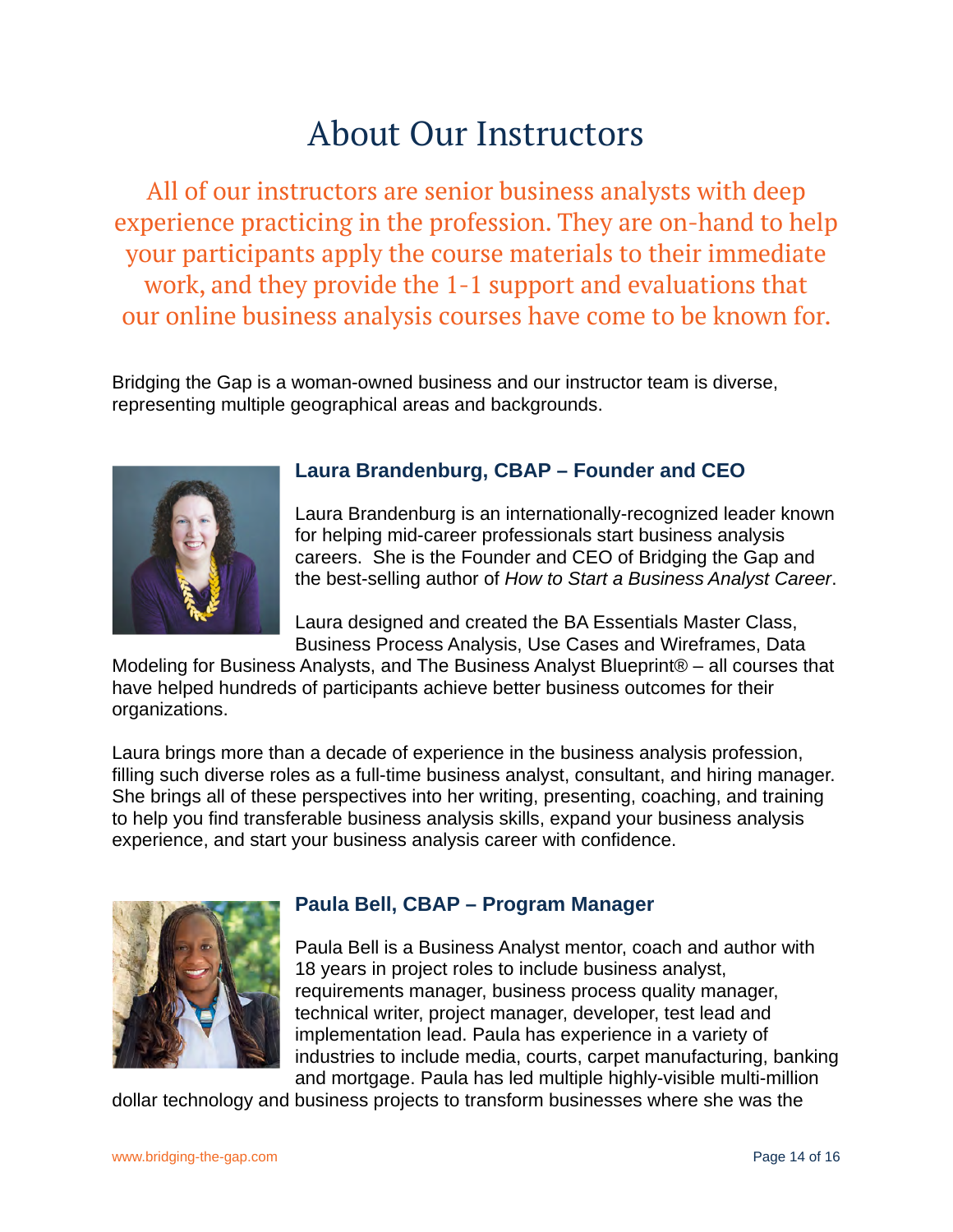Consultant, Requirements Manager or Lead Business Analyst. Paula holds a BS in Management Information Systems, is an IIBA® Certified Business Analysis Professional™ (CBAP®), and BA Certified through B2T. She started a mentoring program and chaired the communications committee for her local IIBA® chapter, has written articles for B2T, Business Analyst Times, and Modern Analyst, and has conducted podcasts with the BACoach and Dave Saboe.



### **Doug Goldberg, CBAP – Senior Instructor**

Doug Goldberg is an industry leading business analyst and an IIBA® Certified Business Analysis Professional™ (CBAP®). Doug's passion for business analysis and core skill development are what has propelled his growth and afforded great opportunities in BA Management and Leadership, Center of Excellence Development, Mentoring Program development, BA consulting excellence, BA value determination and evangelism,

blogging, course instructing, speaking and MENTORING business analysts.



## **Toni V. Martin – Instructor**

Toni V. Martin is a veteran business analyst, specializing in projects on the Salesforce.com platform. Toni's experience spans multiple industries and includes working as a contractor, consultant and corporate employee for Fortune 100 companies. As a recognized thought leader in the Salesforce community, Toni has impacted thousands of IT professionals through her Salesforce Business Analyst Virtual Summits. Her desire to solve

business problems led her to attain certification as a SAFe Agilist, in addition to Salesforce-specific credentials. Toni attributes much of her success to the materials and courses from Bridging the Gap and is honored to give back to the BA community as an instructor.



### **Dr. Michael F. White CBAP, IIBA-AAC – Instructor**

Dr. Michael F. White is the founder of The Business Analysis Doctor, LLC, which is a global business analysis training provider specializing in IIBA<sup>®</sup> certification prep. Michael has been a business analysis practitioner for over a decade. He has driven innovation at some of the top financial institutions in the U.S. and holds a doctorate in Business Administration, Certified Business Analysis Professional™ (CBAP®), and the Agile Analysis

Certification (IIBA®-AAC).